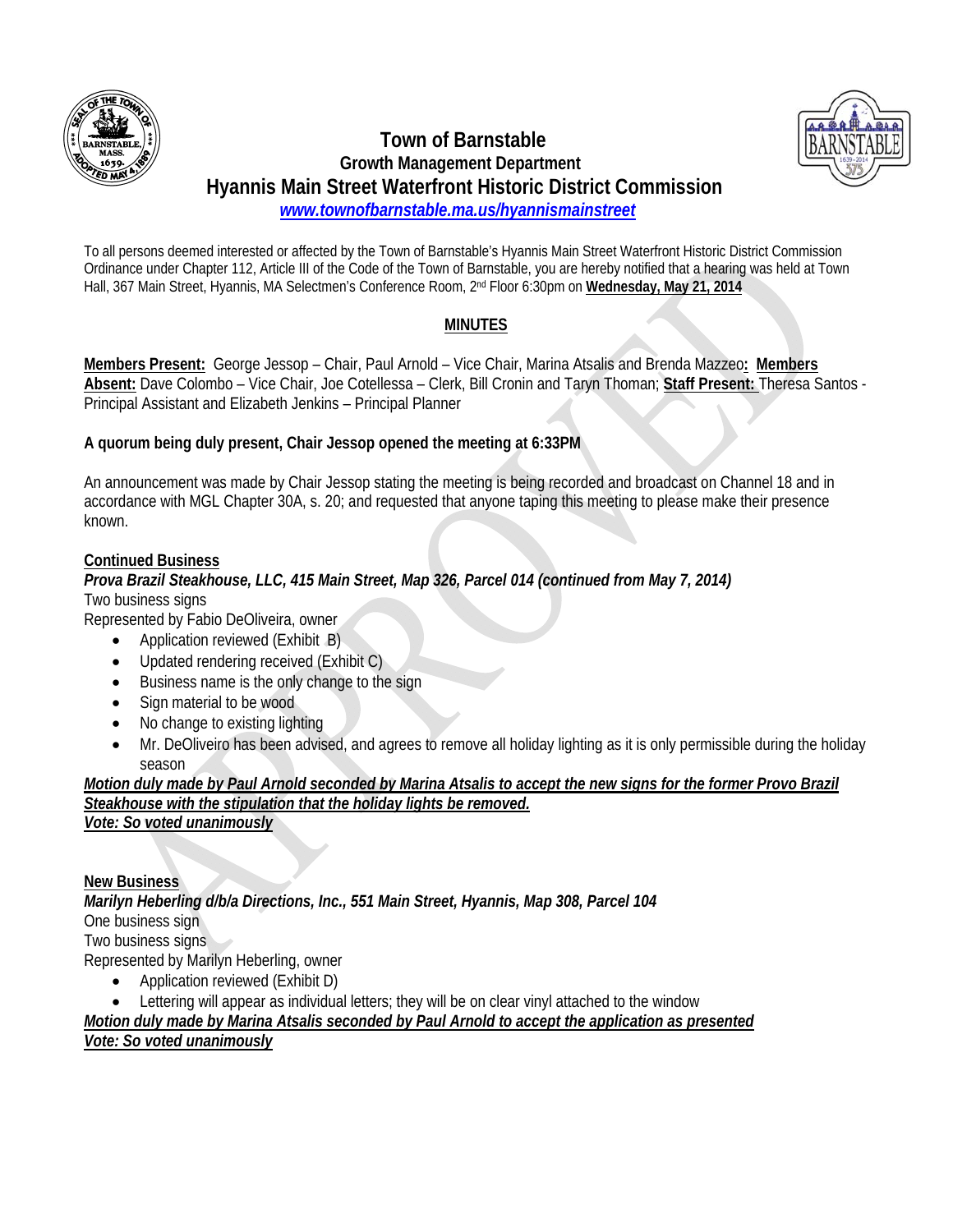## *Inpopnito, 575 Main Street, Map 308, Parcel 111/00B*

Two business signs

Represented by Jim McDermott of Sign-o-Rama

- Application reviewed (Exhibit E)
- Website address on sign is not permitted within the Historic District and needs to be removed
- Recommendations: adding a thin border on the sign to create more definition; border to be  $\frac{1}{2}$  " around and  $\frac{1}{2}$ " in, color to be purple to match the color in the sign; border to be on the façade sign only
- Existing lighting will remain

*Motion duly made by Brenda Mazzeo, seconded by Marina Atsalis to accept the design as submitted with the addition of a ½" border, ½" in for the sign that is 24" x 48", with the recommendation that the other sign be reviewed for a possible border as well, and the omission of the website Vote: So voted unanimously* 

## *Sandeep Patel (d/b/a Cape Cod Inn) 447 Main Street, Map 308, Parcel 081/001*

Awnings with lettering Two business signs Represented by Sandeep Patel

- Application reviewed (Exhibit F)
- Proposing to replace awning on existing office door and add an awning to the door which faces Main Street
- Awning will be frame mounted to the fascia face board
- Awning must have 6'8" clearance to meet ADA compliance
- Building numbers to be installed under the light on the exterior door facing Main Street
- Discussion: awning colors; awning to be yellow with blue lettering; lettering font to change to match existing sign font which is Times Roman and the option of a white shadow under the lettering

#### *Motion duly made by George Jessop, seconded by Marina Atsalis to approve the application for Certificate of Appropriateness for Sandeep Patel doing business as the Cape Cod Inn Patel at 447 Main Street for two awnings, color to be yellow, first awning to be the one facing the parking / primary entrance to the office arched with 'Cape Cod Inn' in blue lettering as an arc, and 'office' in a reverse arc with white lettering on a blue background same cut corners and white shadow on the blue lettering; same graphics as existing which is Time Roman, to be repeated on the shed style awning on Main Street door, the lettering to be Cape Cod Inn, and in addition a number indicating the street numbers to be placed on the clapboards to the right of the door as you face it under the exterior lighting fixture as required by the Fire Department*

*Vote: So voted unanimously* 

Revised rendering to be submitted to staff at 200 Main Street for the file

#### *Tam Phan (d/b/a Snowflakes) 424 Main Street, Map 309, Parcel 218*

2 Business signs

Two business signs

Represented by Tam Phan

- Application reviewed (Exhibit G)
- Sign to be centered from the top of the door
- Recommendation to add  $\frac{1}{2}$ " border  $\frac{1}{2}$ " in to be for definition to the sign; color could be either gray, light blue or dark blue; border should be not less that ½ the height of the lettering and the maximum spacing should be between the height of the letter and the letter spacing width, the same dimension should be used at the head of the Polar Bear
- No lighting is planned at this time
- Applicant to submit updated rendering to staff at 200 Main Street

*Motion duly made by Paul Arnold, seconded by Brenda Mazzeo to approve the sign as presented with the exception of adding a border as discussed in either of the three colors and to be ½" in and ½"" wide and stopping on either side of the snowflake bears head, a distance not less than the height of the lettering at the bottom and stopping short of that lettering approximately ½ the height of the lettering to the spacing of the lettering*

*Vote: So Voted Unanimously*